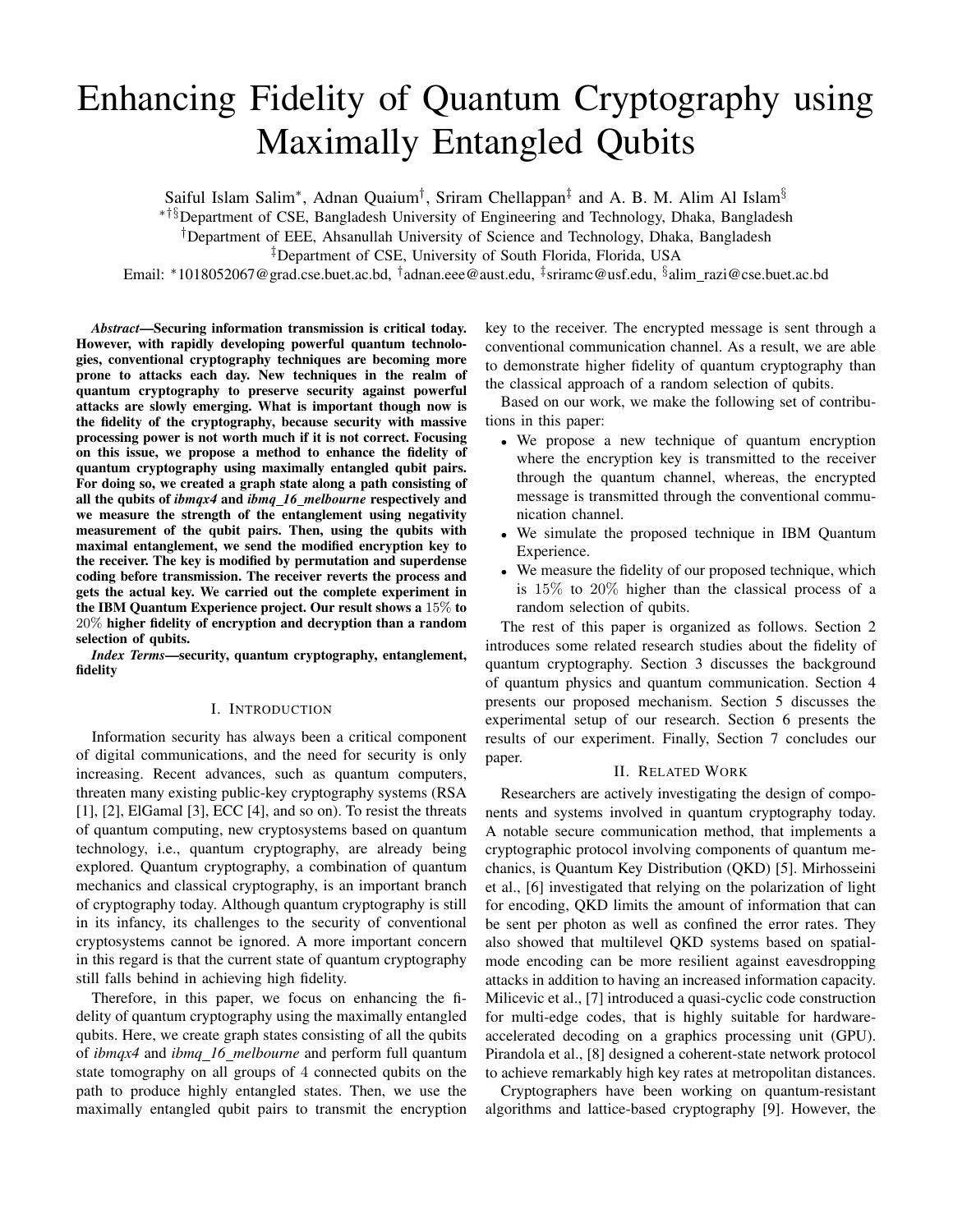high computational complexity of these algorithms makes it challenging to implement lattice-based protocols on resourceconstrained IoT devices. To address this challenge, Banerjee et al., [10] presented a lattice cryptography processor with configurable parameters, which results in a 124K-gate reduction in the system area. Liu et al., [11] efficiently implemented crypto-systems for 8 and 32-bit micro-controllers. Apart from that, Ottaviani et al., [12] have shown that super-additivity of two-way Gaussian quantum cryptography enhances security performance. Kabir et al. [13] proposed a new technique of encryption, called Supercrypt, which enhances the security level by a significant margin with the help of quantum computing as well as enhances data transmission rate through exploiting the notion of Superdense Coding.

Fidelity measures in various types of quantum states and operators are also explored by researchers. Gutoski et al., [14] introduced a definition of the fidelity function for multi-round quantum strategies, which is a generalization of the fidelity function for quantum states. They illustrate an operational interpretation of the strategy fidelity in the spirit of Uhlmann's Theorem and discuss its application to the security analysis of quantum protocols for interactive cryptographic tasks, such as bit-commitment and oblivious string transfer. Gyongyosi et al., [15] showed an effective method to compute the fidelity of quantum cloning based attacks in quantum cryptography using Delaunay tessellation.

As we see existing studies have focused on quantum cryptography and fidelity. However, enhancing the fidelity of quantum cryptography and related analysis is still in its infancy, and yet to be focused in the literature. This paper designs a solution to enhance the fidelity of quantum cryptography using maximally entangled qubit pairs.

#### III. BACKGROUND OF QUANTUM CRYPTOGRAPHY

Quantum computing uses the principles of quantum physics to perform operations on data. In our proposed technique, a very important step is creating a full quantum entangled state. Therefore, we discuss a few necessary basics of quantum entanglement along with the quantum cryptography and fidelity in this section.

#### *A. Quantum Computing*

Quantum computing is based on quantum bit or qubit, an analogous concept of the bit. The computation mainly deals with quantum information. A qubit is different from a classical bit, which has a state of either 0 or 1. On the contrary, a qubit has a quantum state that can be a superposition of both the classical states (0 and 1) at the same time. This quantum state, also known as superposition state, is a linear combination of the classical states.

The quantum state can be expressed as:  $|\psi\rangle = \alpha|0\rangle + \beta|0\rangle$ , where  $\alpha$  and  $\beta$  are probability amplitudes and both can be complex numbers in general. The two states  $\alpha|0\rangle$  and  $\alpha|1\rangle$  are called computational basis states and they form an orthonormal basis for computation in a vector space [16]. Utilizing the superposition states, the quantum computation can deal with a huge number of calculations simultaneously.

A quantum computer is a device that performs quantum computing. A quantum computer with 400 basic units (qubits) could, for example, simultaneously process more bits of information than the number of atoms in the universe [17]. Therefore large-scale quantum computers are theoretically able to rapidly solve certain problems than any classical computer.

As of 2020, the development of actual quantum computers is still in its infancy, but experiments have been carried out in which quantum computational operations were executed on a very small number of quantum bits. A small 20-qubit quantum computer has been developed and is available for experiments via the IBM Quantum Experience project [18]. D-Wave Systems has been developing its own version of a quantum computer that uses quantum annealing [19]. Our experiment was carried out in the IBM Quantum Experience.

#### *B. Quantum Entanglement*

Quantum entanglement of particles is a quantum mechanical phenomenon, that describes a relationship between their fundamental properties that cannot happen by chance even though the individual objects may be spatially separated [20]. Quantum entanglement occurs when particles such as photons, electrons, molecules, etc interact physically and then become separated. This interaction properly describes each resulting member of a pair by the same quantum mechanical state. This could refer to states, such as their momentum, position, or polarisation.

In the case of two entangled particles, if one is observed to be spin-up, the other one will always be observed to be spin down and vice versa. However, according to quantum mechanics, it is impossible to predict, which set of measurements will be observed.

For example, let Alice and Bob be two observers for system *A* and system *B* respectively. In the entangled state, if Alice measures the eigenbasis of *A*, there are two possible equally probable outcomes:

- 1) Alice measures 0, and the state of the system collapses to *|*0*⟩<sup>A</sup> ⊗|*1*⟩B*. So, any subsequent measurement performed by Bob will always return 1.
- 2) Alice measures 1, and the state of the system collapses to  $|1\rangle_A \otimes |0\rangle_B$  and Bob's measurement will return 0 with certainty.

Thus, system B is altered depending on Alice's measurement on system A. This remains true, even if the systems A and B are spatially separated.

# *C. Quantum Cryptography*

Quantum cryptography exploits quantum mechanical properties to perform cryptographic tasks. Quantum cryptography allows the completion of various cryptographic tasks, that are proven or conjectured to be impossible using only classical (i.e., non-quantum) computation [21]. It is a special method of securely communicating a private key, from one party to another for use in one-time pad encryption [22].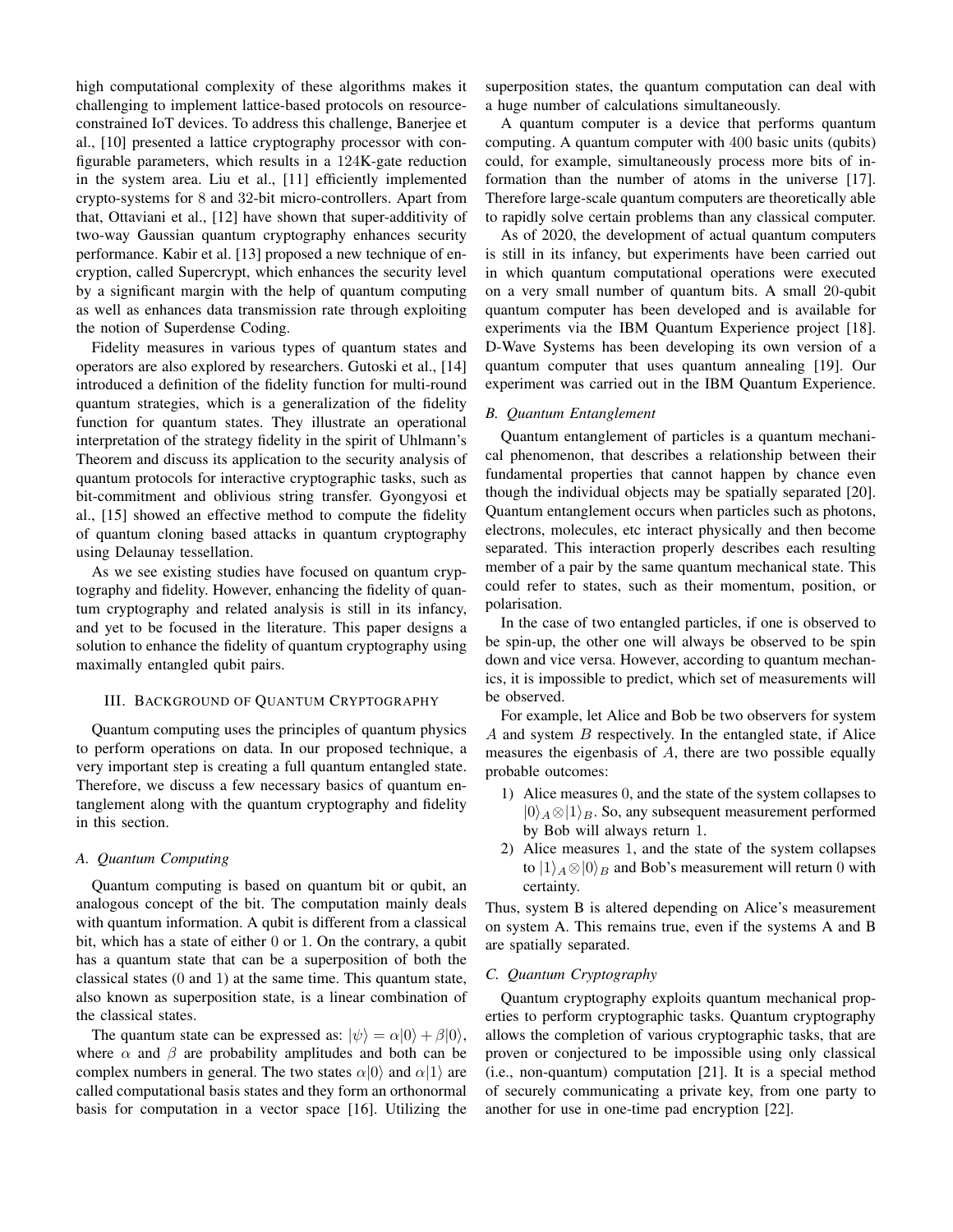The correct selection of bases for measurement of qubits is fundamental to quantum cryptography. A sender encodes the one-time pads in strings of qubits by performing some quantum operations using particular bases and then sends it over a public quantum channel. Only the sender knows the actual bases of the performed quantum operations. Therefore the receiver cannot distinguish all original states of the qubits.

#### *D. Fidelity*

Fidelity is a measure of the distance between two quantum states. Fidelity can be explained by assessing how good the source or quantum state preparation is. This can be done by comparing the state of the measured value with the ideal value. Fidelity, denoted by *F*, is by definition  $F \in [0, 1]$ . Here,  $F = 1$ means that two states are identical and  $F = 0$  means they are as different as physically distinct possible.

If the objective is to create pairs of perfectly entangled particles, and if there are extra stray (non-entangled) photons that were measured in an ensemble of prepared bi-photons, then the ensemble average state will be different from the expected perfectly entangled bi-photon pairs. In this case, how close the result is to the perfectly entangled bi-photon pairs is given by fidelity *F*.

In quantum cryptography, fidelity measures the correctness of the information. Higher fidelity indicates more correctness of the information. Therefore, achieving high fidelity is of critical importance in quantum cryptography.

#### IV. PROPOSED MECHANISM

Our proposed mechanism involves, creating a full field entangled state of qubits [23]. Then highly entangled states, namely the graph states [24] are produced using optimized low-depth circuits that are tailored to the universal gate set. We detect full entanglement of all the qubits, using an entanglement criterion based on reduced density matrices. Qubits are fully entangled in the sense that, the state involves all physical qubits and is inseparable to any fixed partition.

For a set of vertices *V* and a set of edges *E*, the graph state that corresponds to  $G(V, E)$  is the unique common eigenvector (of eigenvalue 1) of the set of independent commuting operators,

$$
K_a = X^a Z^{N_a} = X^a \prod_{b \in N_a} Z^b \tag{1}
$$

where,  $X$  and  $Z$  denote the Pauli operators, the eigenvalues to  $K_a$  are  $+1$  for all  $a \in V$ , and  $N_a$  denotes the set of neighbor vertices of *a* in *G* [25]. A *n*-qubit graph state can be prepared by the following steps:

- 1) Initialize the state to  $|+\rangle^{\otimes n}$  by applying *n* Hadamard gates to  $|0\rangle^{\otimes n}$
- 2) For every  $(a, b) \in E$ , apply a control-Z gate on qubits *a* and *b*; the order can be arbitrary

According to one of the most widely used criteria, partial transpose criterion [26]–[28], a bipartite state  $\rho_{AB}$  on the Hilbert space  $\mathcal{H} = \mathcal{H}_A \otimes \mathcal{H}_B$  is said to be separable if  $\rho_{AB}$ can be written as,

$$
\rho_{AB} = \sum_{i} p_i \rho_A^i \otimes \rho_B^i \tag{2}
$$

where,  $\rho_A^i$  and  $\rho_B^i$  are quantum states of the system *A* and *B*, respectively, with the positive weights *p* to be  $p_i \geq 0$ and  $\sum_i p_i = 1$ . Otherwise  $\rho_{AB}$  is entangled. For a state *ρ* of a many-body system, for any fixed bipartition *AB* of the system, if  $\rho$  is entangled to the partition AB, then the entanglement of the many-body state  $\rho$  can also be examined via its subsystems. That is, if the subsystems are all entangled, the whole system must be also entangled.

To be more specific, consider a 4-qubit subsystem *ρA,B,C,D* in an *n* qubit system -

$$
\rho_{A,B,C,D} = \frac{1}{4}(I + Z_A X_B Z_C)(I + Z_B X_C Z_D). \tag{3}
$$

Due to Eq. 3, for a ring graph state, each 4-qubit density matrix of neighboring four qubits, as illustrated in Fig. 1 is given by [23]



Fig. 1: A four-qubit subsystem that forms a chain [23]

Now, to calculate the negativity of the resulting 2-qubit subsystem, local operations of  $O_A = \frac{Z_A + I}{2}$  and  $O_D = \frac{Z_D + I}{2}$ need to be applied for each 4-qubit density matrix. For example, if  $(q_5, q_6, q_7, q_8)$  is chosen as our subsystem; after applying  $O_A$  and  $O_D$  to  $q_5$  and  $q_8$  respectively,  $q_5$  and  $q_8$  will be traced out, and the negativity of the remaining subsystem,  $(q_6, q_7)$  will be measured. The reason to choose  $O_A = \frac{Z_A + I}{2}$ and  $O_D = \frac{Z_D + I}{2}$  is discussed below.

If *ρ* is graph state, and the 4-qubit subsystem corresponds to 4 vertices that form a chain in the graph, then the resulting 2-qubit state is a maximally entangled state

$$
|\phi\rangle = \frac{1}{\sqrt{2}}(|0\rangle|+\rangle + |1\rangle|-\rangle). \tag{4}
$$

Now, two local operations  $O_A$  and  $O_D$  will be performed on qubit *A* and *D* respectively, and then, the reduced density matrix of qubit *B* and *C* is obtained by tracing out qubit *A* and *D*. The reduced density matrix for qubits *B* and *C* will be as follows [23]

$$
\rho'_{B,C} = tr_{A,D} \left( \frac{O_A O_D \rho_{A,B,C,D} O_D^{\dagger} O_A^{\dagger}}{tr \left( O_A O_D \rho_{A,B,C,D} O_D^{\dagger} O_A^{\dagger} \right)} \right). \tag{5}
$$

From this, the entanglement of  $\rho'_{B,C}$  can be determined by using entanglement monotones such as negativity, which has non-zero values in the 2 qubit case, if and only if the system is entangled [26], [28]. Therefore if  $\rho'_{B,C}$  is entangled, there is no separation with qubit *B* and *C* on different sides in the original system. This means, the qubit *B* and *C* must be on the same side for the original system to be biseparable concerning a fixed partition. The pair with maximum negativity is thus maximally entangled.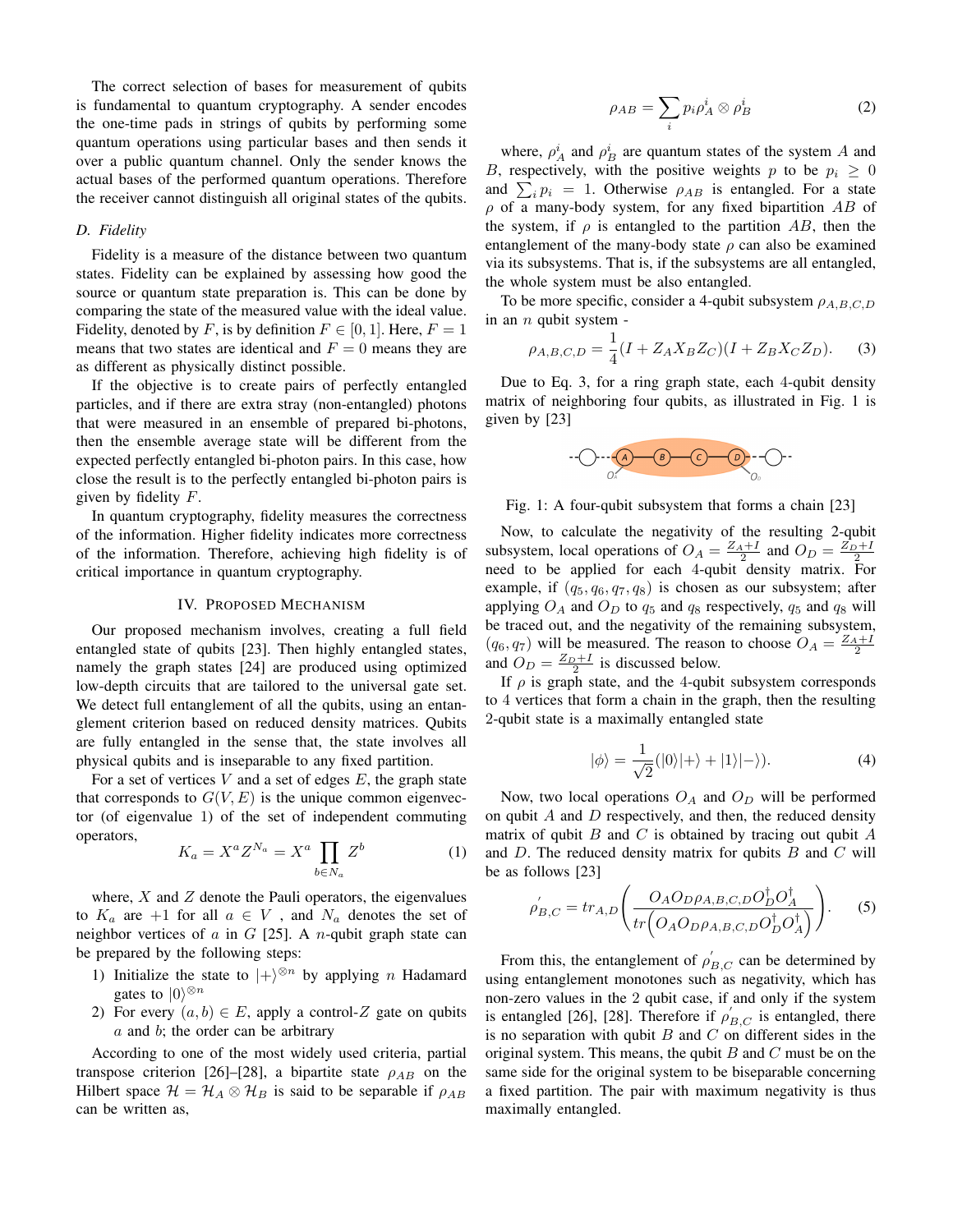After measuring the negativity (entanglement), we perform the encryption and decryption, which is adopted from the Supercrypt protocol [13]. Fig. 2 depicts the whole process of Supercrypt protocol. The protocol improves both security and data transmission rate simultaneously as demonstrated in [13] through comparing with other available classical alternatives, and confirms significant performance improvements in terms of both the network performance and average throughput of the network.

The encryption process consists of the following steps,

- Alice (the sender) encodes the message with the key.
- She modifies the key using permutation.
- She applies the superdense coding for the key.
- *•* She sends the encoded message through the *classical channel* and the superdense coded key through the *quantum channel*.



Fig. 2: Block diagram of Encryption-Decryption using Maximally Entangled Qubit pairs [13]



(b) Step 2: Superdense Coding on the permuted bits

# Fig. 3: Encoding process in sender device [13]

In our proposed method, a sender needs to perform two operations to enhance the security of the transmitted key. First, a permutation operation is required on the bit sequence of the key. Second, the sender takes a pair of bits from the modified bit sequence and performs Superdense Coding on those. As a result, an *n* bit key is encoded in *n/*2 qubits. This encoding process is elaborated in Fig. 3.

The decryption process consists of the following steps,

*•* Bob (the receiver) receives the encoded message from the *classical channel* and the superdense coded key from the *quantum channel*.



(a) Step 1: Superdense decoding on the permuted bits

Received key: 0 1 0 0 1 1 1 0

Reverse Permutated Key: 10110010 (b) Step 2: Re-permutation of bits in a key



- *•* He applies superdense decoding to the received key.
- *•* He retrieves the modified key by applying reverse permutation.
- Finally he decodes the message using the key.

The decoding process confirms providing receiver an *n* bit key from  $n = 2$  qubits. Subsequently, the sender performs the permutation as decided earlier and gets the original bit sequence. At the end of this phase, the sender gets the exact key or one-time pad to decrypt the message. This decoding process is elaborated in the Fig. 4.

# V. EXPERIMENTAL SETUP

The IBM Quantum experience is a quantum cloud service released by IBM, which has several quantum computing devices in the backend. A full field entangled state of 5 qubits and 14 qubits in two machines, named *ibmqx4* and *ibmq 16 melbourne* is created respectively. Then the graph states, that correspond to 2 rings involving 5 qubits from *ibmqx4* and 14 qubits from *ibmq 16 melbourne* is generated using optimized low-depth circuits that are tailored to the universal gate set. The qubit connectivity is given below,



Fig. 5: Qubit topology of *ibmqx4* (5 qubits)



Fig. 6: Qubit topology of *ibmq 16 melbourne* (14 qubits)

Here, Fig. 7a and Fig. 7b show the circuit of the full entanglement that is implemented in *ibmqx4* and *ibmq 16 melbourne*.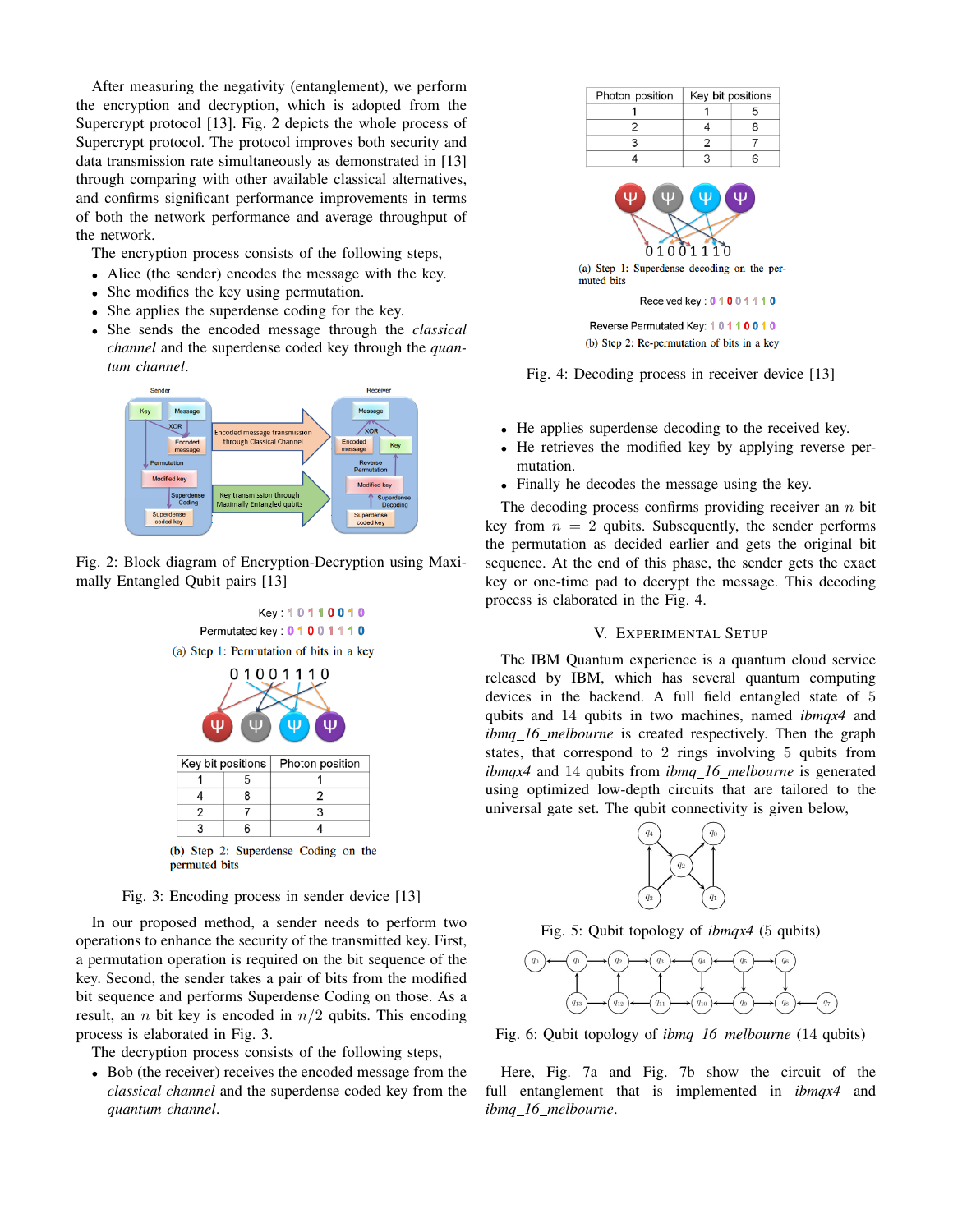

Fig. 7: Full entanglement circuits used in our experiment

After measuring the entanglement for all the qubit pairs, the encryption and decryption process is implemented. In our experiment, two different devices to communicate with each other using encryption and decryption is not available. Therefore, an assumption is made that there is no information loss in data communication, and the encryption and decryption processes are implemented on the same device. And then, the fidelity for each predefined qubit pairs is checked. Implementation of the encryption and decryption of key in *ibmqx4* for qubit pair (*q*3*, q*4) is shown in Fig. 8.



(c) Encryption-Decryption of 10 (d) Encryption-Decryption of 11 Fig. 8: Encryption and decryption for qubit pair (*q*3*, q*4)

#### VI. EXPERIMENTAL RESULTS

For *ibmqx4*, the measured qubit pairs were  $(q_0, q_1)$ ,  $(q_0, q_2)$ ,  $(q_1, q_2)$ ,  $(q_2, q_3)$ ,  $(q_2, q_4)$ ,  $(q_3, q_4)$  and for *ibmq\_16\_melbourne*, the measured qubit pairs were  $(q_0, q_1)$ , (*q*1*, q*2), (*q*2*, q*3), (*q*3*, q*4), (*q*4*, q*5), (*q*5*, q*6), (*q*6*, q*8), (*q*7*, q*8), (*q*8*, q*9), (*q*9*, q*10), (*q*10*, q*11), (*q*11*, q*12), (*q*12*, q*13), (*q*13*, q*1).

In both quantum processors, the entanglement measure for each pair of qubits is calculated and the results are plotted in Fig. 9. The entanglement measure, i.e., Negativity, ranges between 0, and 0*.*5, where 0 indicates no entanglement and larger values indicate more entanglement [23], [29]. We found that, the magnitude of entanglement between pairs of qubits in the *ibmq 16 melbourne* processor surpasses the *ibmqx4* processor.

The fidelity for each pair of qubits for encryption and decryption in both quantum computers is measured. To determine the fidelity, total 20 measurements are conducted, where a total of 8192 shots were used for each measurement. The average fidelity of all the measurements is calculated, which are shown in Fig. 10. The fidelity ranges between 0 and 1*.*0, where 0 indicates the states of the qubits are completely different and 1*.*0 indicates the states are identical.

Now, Fig. 9a and Fig. 10a clearly indicate that, qubits with the higher entanglement show higher fidelity. The same is true for Fig. 9b and Fig. 10b. It is worth mentioning that, if the entanglement was not considered in this experiment, the average fidelity for a random selection of qubits would not be better.

Considering the maximally entangled qubit pairs, we found the fidelity of the encryption and decryption process approximately 15% to 20% higher than the random selection of qubits. This result is shown in Fig. 11. It can also be observed from Fig. 11 that, the standard error of the fidelity is lower in case of the maximally entangled qubits, especially, in the *ibmqx4* processor. The maximally entangled fidelity of *ibmq 16 melbourne* processor is slightly higher than the *ibmqx4* processor.





(a) Entanglement measure in *ibmqx4* processor

(b) Entanglement measure in *ibmq 16 melbourne* processor

Fig. 9: Entanglement measure for each qubit pairs



Fig. 10: Fidelity for each qubit pairs